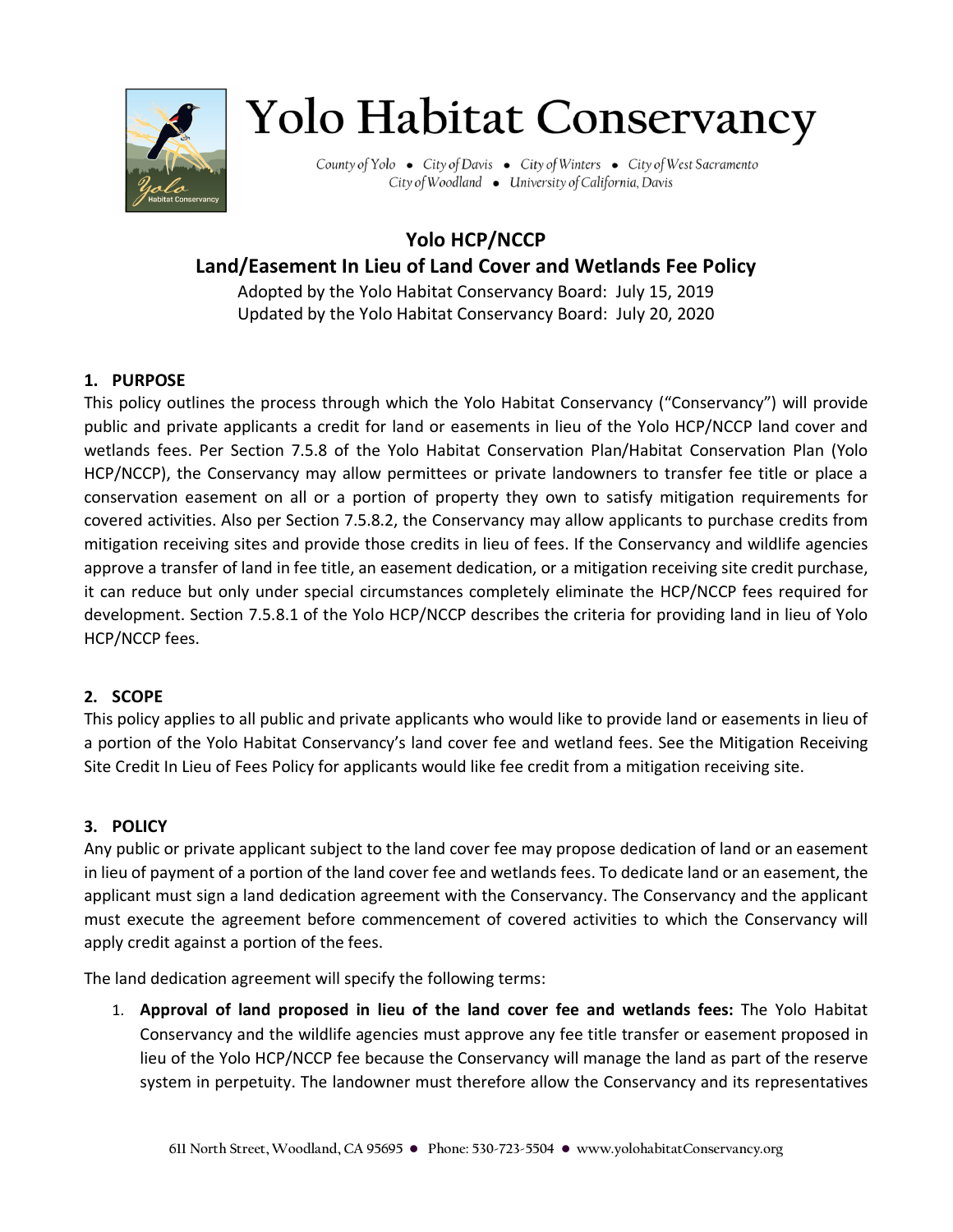access to the land to evaluate the conservation value of the property, as well as determine whether the property sufficiently contributes to the biological goals and objectives of the Yolo HCP/NCCP. The landowner must pay all costs, including staff time and due diligence costs (e.g. appraisal, Phase 1 or 2 environmental assessments), associated with this process. The Conservancy requires a deposit of between \$5,000 and \$10,000 to fund these costs and may request additional funding if needed to cover costs. The Conservancy will return any unused funds remaining with the Conservancy to the applicant after the fee credit process is complete.

- 2. **Amount of credits expressed in acres:** The Conservancy will determine the number of potential credits to grant, one for each acre of land the Conservancy determines is suitable for inclusion in the reserve system. The Conservancy may not grant credits for all acres proposed in lieu of a portion of the fee if the species impacts from the project are significantly different than the species habitat on land proposed for conservation because the Yolo HCP/NCCP permits require the Conservancy to conserve habitat for an individual species before allowing impacts to that species' habitat.
- 3. **Conversion of credits to a dollar amount:** The Conservancy will convert the credits expressed in acres to a dollar amount based on the appraised value of the land or the easement only at the time the applicant transfers the land or easement to Conservancy ownership. (A qualified appraiser approved by the Conservancy will determine the fair market value of the land or easement.) This dollar amount is the total amount the applicant may deduct from the land cover and wetlands fees owed to the Conservancy. The applicant may determine the timing of dedication in consultation with the Conservancy.
- 4. **Activation of approved credits:** The agreement will specify the covered activities eligible to activate approved credits in lieu of the Yolo HCP/NCCP fee obligation, the maximum dollar amount of the credit for which the applicant is eligible, and the timing of eligibility. Applicants are currently eligible for a maximum credit (in dollars) of 59 percent of the land cover fee because 41 percent of the total fee is allocated to costs unrelated to acquisition of land, such as the post-permit endowment, administration, management, and monitoring and research.<sup>[1](#page-1-0)</sup> Assuming that applicants restore/create wetlands acceptable to the Conservancy, applicants are eligible for a maximum credit of 81 percent for the fresh emergent wetland fee, 85 percent for the valley foothill riparian wetland fee, and 76 percent for the lacustrine and riverine wetland fee.<sup>[2](#page-1-1)</sup> This share may change during plan implementation, so the agreement will specify the full amount of the credit. The Conservancy may, at its discretion, provide a credit higher than 59 percent if the project is eligible for a land dedication incentive (see *Land Dedication Incentive Policy*). Applicants will determine whether the dollar amount

<span id="page-1-1"></span>cover fee revenue to "establish reserve system" costs, which is the portion of the fee dedicated to land acquisition.<br><sup>2</sup> See Tables A and B, Allocation of Yolo HCP/NCCP Funding, attached to this policy, for the combined p of the applicable wetland fee revenue to "establish reserve system" and "other restored/created wetland capital" costs, which is the portion of fee dedicated to land acquisition and restoration/creation capital costs.



<span id="page-1-0"></span><sup>1</sup> See Tables A and B, *Allocation of Yolo HCP/NCCP Funding*, attached to this policy, for the percentage allocation of land